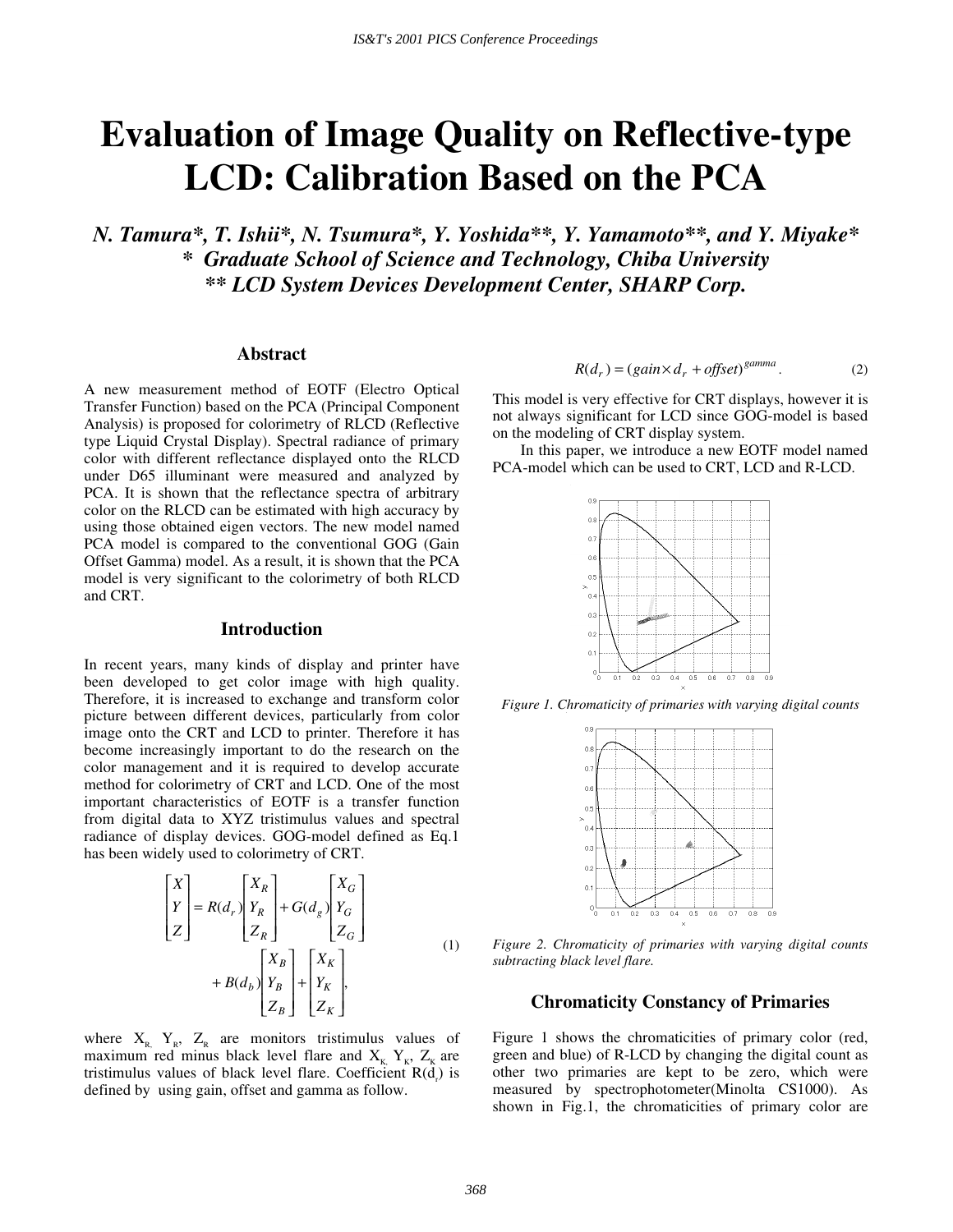dependent on the digital count of input. On the other hand, Fig. 2 shows the chromaticities calculated after removed the black level flare from measured values. It is clear that the chromaticies are approximately same in different input data. In this paper, we named this property as chromaticity constancy of primary color.

## **Model Formulation**

In general, EOTF is formulated as

$$
\mathbf{I} = \mathbf{I}(d_r, d_g, d_b), \tag{3}
$$

where  $d_{r}$ ,  $d_{g}$ ,  $d_{b}$  are input digital counts (0~255) for red, green, blue channel and **I** shows a vector which element has spectral radiance of certain wavelength. We analyzed the EOTF of R-LCD, T-LCD and CRT based on the two assumptions. First assumption is that the signal of each primary color is independently determined from other primaries. This assumption is shown mathematically as

$$
\frac{\partial^2 \mathbf{I}}{\partial d_r \partial d_g} = 0, \quad \frac{\partial^2 \mathbf{I}}{\partial d_g \partial d_b} = 0, \quad \frac{\partial^2 \mathbf{I}}{\partial d_b \partial d_r} = 0, \quad (4)
$$

Eq.3 can be rewritten using Eq.4 as follows

$$
\mathbf{I} = \mathbf{I}_R(d_r) + \mathbf{I}_g(d_g) + \mathbf{I}_b(d_b),
$$
 (5)

where  $I_{R}$ ,  $I_{G}$ ,  $I_{B}$  are arbitrary functions of  $d_{r}$ ,  $d_{g}$ ,  $d_{b}$ respectively. Equations 4 and 5 mean the additivity of each channel in the primary color of display. Secondary, we can assume that the chromaticity constancy of primaries as described in a previous section. Using Eq.3, black level flare  $I_0$  is obtained as follows.

$$
I0 = IR(0) + Ig(0) + Ib(0).
$$
\n(6)

Using Eqs.5 and 6, the spectral radiance minus black level flare is calculated as

$$
\mathbf{I} - \mathbf{I}_0 = \{ \mathbf{I}_R(d_r) - \mathbf{I}_R(0) \} + \{ \mathbf{I}_g(d_g) - \mathbf{I}_g(0) \} + \{ \mathbf{I}_b(d_b) - \mathbf{I}_b(0) \}.
$$
 (7)

I-I<sub>0</sub> is proportional to some constant vector from the assumption of chromaticity constancy, which can be formulated as follows,

$$
\mathbf{I}(d_r, 0, 0) - \mathbf{I}_0
$$
  
= { $\mathbf{I}_R(d_r)$  -  $\mathbf{I}_R(0)$ } =  $C_r(d_r)\mathbf{R}_{pri}$ . (8)

where  $C<sub>r</sub>$  is coefficient of a scalar function with digital count  $d_r$ . Eqs.9 and 10 for green and blue channels yield identical results.

$$
\mathbf{I}(0, d_g, 0) - \mathbf{I}_0
$$
  
= { $\mathbf{I}_G(d_g)$  -  $\mathbf{I}_G(0)$ } =  $C_g(d_g)$ **G**<sub>pri</sub>. (9)

$$
\mathbf{I}(0,0,d_b) - \mathbf{I}_0
$$
  
= { $\mathbf{I}_B(d_b)$  –  $\mathbf{I}_B(0)$ } =  $C_b(d_b) \mathbf{B}_{pri}$ . (10)

From Eq.7 to Eq.10, **I** can be represented as linear combination of four vectors;

$$
\mathbf{I} = C_r(d_r)\mathbf{R}_{pri} + C_g(d_g)\mathbf{G}_{pri} + C_b(d_b)\mathbf{B}_{pri} + \mathbf{I}_0.
$$
 (11)

It is noted that Eq. 11 is derived on the basis of two assumptions, namely chromaticity constancy of primary color and independency of each channel. Equation. 11 shows that spectral radiance can be calculated by three basis vectors  $\mathbf{R}_{\text{pri}}$ ,  $\mathbf{G}_{\text{pri}}$ ,  $\mathbf{B}_{\text{pri}}$  and offset vector  $\mathbf{I}_{0}$ .

## **Determination of Basis Vectors and Coefficients**

Two assumptions used in Eq.11, however, are not exactly valid for practical monitors. If the monitor does not exactly satisfy the chromaticity constancy of primaries, then equations 8, 9, 10 are no longer valid. Thus, we considered the primary color vectors  $\mathbf{R}_{\text{pri}}, \mathbf{G}_{\text{pri}}, \mathbf{B}_{\text{pri}}$  to minimizes Eqs.12, 13, 14 respectively.

$$
\sum_{d_r} \left\| \mathbf{I}(d_r, 0, 0) - \mathbf{I}_0 - C_r(d_r) \mathbf{R}_{pri} \right\|^2 \tag{12}
$$

$$
\sum_{d_g} \left\| \mathbf{I}(0, d_g, 0) - \mathbf{I}_0 - C_g(d_g) \mathbf{G}_{pri} \right\|^2 \tag{13}
$$

$$
\sum_{d_b} \left\| \mathbf{I}(0,0, d_b) - \mathbf{I}_0 - C_b(d_b) \mathbf{B}_{pri} \right\|^2 \tag{14}
$$

It is known that the vector  $\mathbf{R}_{\text{pri}}$  which minimize Eq.12 is principal component of vectors  $\{I(d, 0,0)-I_0\}$ , that is;

$$
\mathbf{R}_{pri} = principal\, of
$$
  
\n
$$
\{ \mathbf{I}(d_r, 0, 0) - \mathbf{I}_0 \mid d_r \in D_r \}
$$
\n(15)

where  $D_r$  is set of digital counts of red channel for determining  $\mathbf{R}_{\text{pri}}$ . In Eq.15, we assume that the norm of  $\mathbf{R}_{\text{pri}}$ is 1;

$$
\mathbf{R}_{pri}^T \mathbf{R}_{pri} = 1 \tag{16}
$$

Using Eqs.8 and 16, we can calculate  $C_r$  as follows,

$$
\begin{aligned} \left\{ \mathbf{I}(d_r, 0, 0) - \mathbf{I}_0 \right\}^T \mathbf{R}_{pri} &= C_r(d_r) \mathbf{R}_{pri} \mathbf{R}_{pri} \\ &= C_r(d_r) \end{aligned} \tag{17}
$$

Using samples  $D_r$  defined in Eq.15,  $C_r$  is calculated using spline interpolation. This is important property of PCAmodel since functional form of coefficients is dependent on each device such as R-LCD, T-LCD, CRT.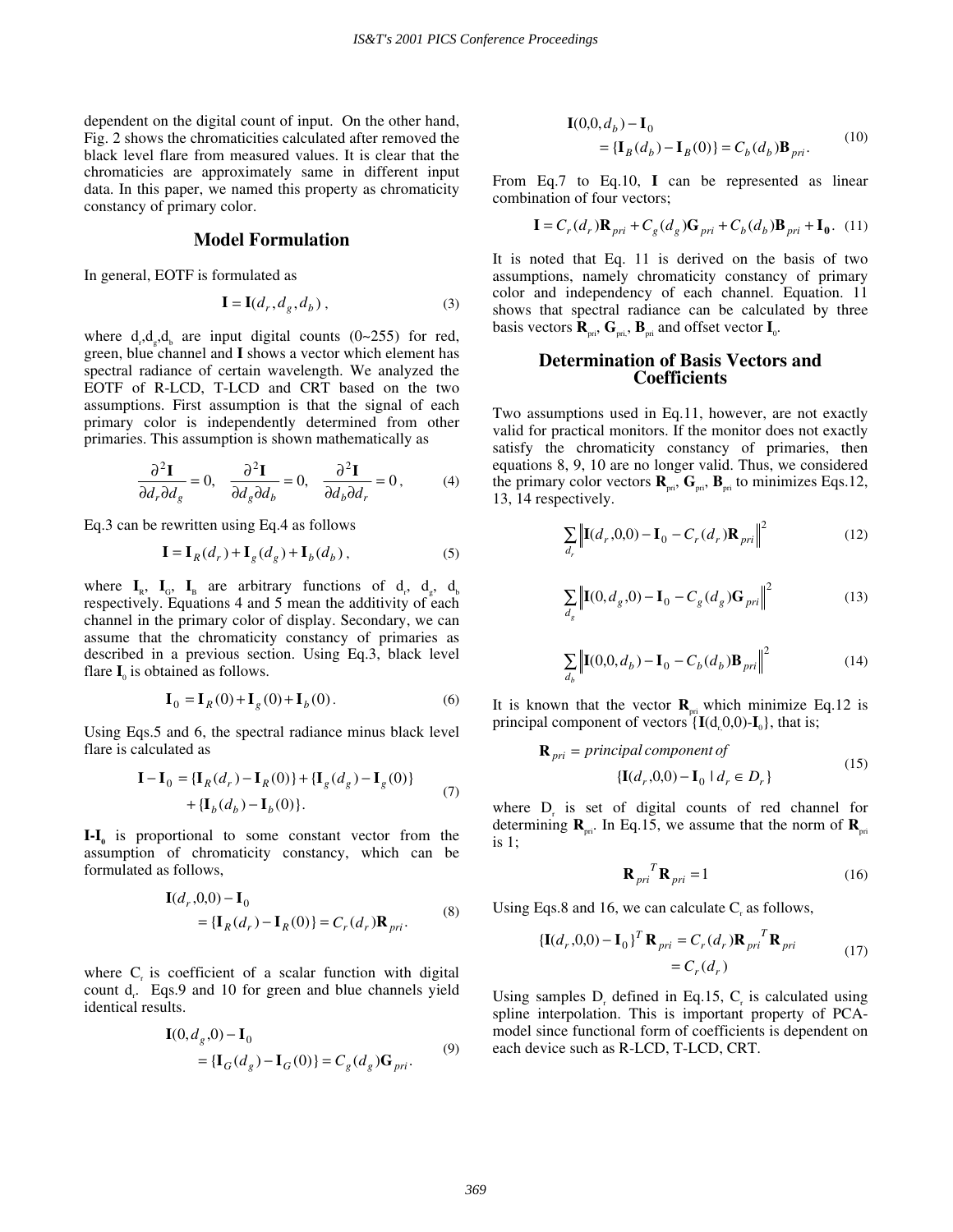# **Experiment**

#### **Equipment**

In our experiment, three types of display device; CRT (Mitsubishi RDF17X), T-LCD(Sharp LL-T180) and R-LCD(sharp PC-PJ2-HR) were used to colorimetric evaluation. Spectral radiances of each display were measured using spectrophotometer Minolta CS1000 under D65 illuminant in dark room. Geometry on measuring the R-LCD is shown in Fig.3, CRT and T-LCD are shown inFig.4 respectively.

#### **Model Implementation**

Basis vectors and coefficients in Eq.11 were determined by using set of digital counts Dr, Dg, Db as follows, *p*<sub>*k*</sub> = {0, 15, 30, 45, ..., 255}  $k = R$ , *G*, *B* (18)

$$
D_k = \{0, 15, 30, 45, \cdots, 255\} \quad k = R, G, B \tag{18}
$$

Monitor calibration using PCA was applied to digital counts  $D_{test}$  with black(0,0,0), white(255,255,255) and combination of three values, 44, 128, 212. Namely,



*Figure 3. Geometry for measuring R-LCD* 



*Figure 4. Geometry for measuring CRT and T-LCD* 

$$
D_{test} = \{(0,0,0), (255,255,255), (44,44,44), \dots, (212,212,128), (212,212,212,212)\}\
$$
\n
$$
(19)
$$

Table 1 shows the average, minimum and maximum CIE94 color difference between measured and estimated. It is clear that PCA-model is more effective than GOG-model for all three types of display. Figure 5 shows an example of spectral radiance measured and estimated by PCA-model. It is apparent that the estimated spectral radiance gives a close approximation to measured values.



*Figure 5. Estimation results using PCA-model* 

**Table 1. CIE94 Color Difference between measured and estimated** 

| Display | Model     | Average | Minimum | <b>Maximum</b> |
|---------|-----------|---------|---------|----------------|
| $R-LCD$ | PCA-model | 0.4454  | 0.0564  | 0.9651         |
|         | GOG-model | 0.7428  | 0.2607  | 9.9354         |
| $T-LCD$ | PCA-model | 2.0875  | 0.0379  | 4.8231         |
|         | GOG-model | 6.5647  | 3.1060  | 16.1739        |
| CRT     | PCA-model | 0.2792  | 0.0426  | 1.0768         |
|         | GOG-model | 0.4769  | 0.0822  | 3.3530         |

#### **Performance Comparison Between PCA-Model and GOG-Model**

The experiment shows PCA-model is more accurate than conventional GOG-model. We consider that PCA used to calculate primary color vector and spline interpolation method are strong reason for accurate colorimetry. We compared four models which are GOG-model, GOGmodel(1), GOG-model(2), and PCA-model. GOG-model(1) and GOG-model(2) are modified version of GOG-model. Basis vectors of GOG-model(1) are caluculated by PCA and Coefficients of GOG-model(2) are calculated using spline interpolation. For this comparison, data used in previous experiment were used. The result is shown in Table 2.

From Table 2, Spline interpolation method is very useful for improvement of the performance. On the other hand, GOG-model could not apply to gamma curve Cr(dr),  $Cg$ ,  $(dg)$  Cb $(db)$  of R-LCD used in this experiment. It is also confirmed that introduction of PCA is effective for improvement of colorimetry.